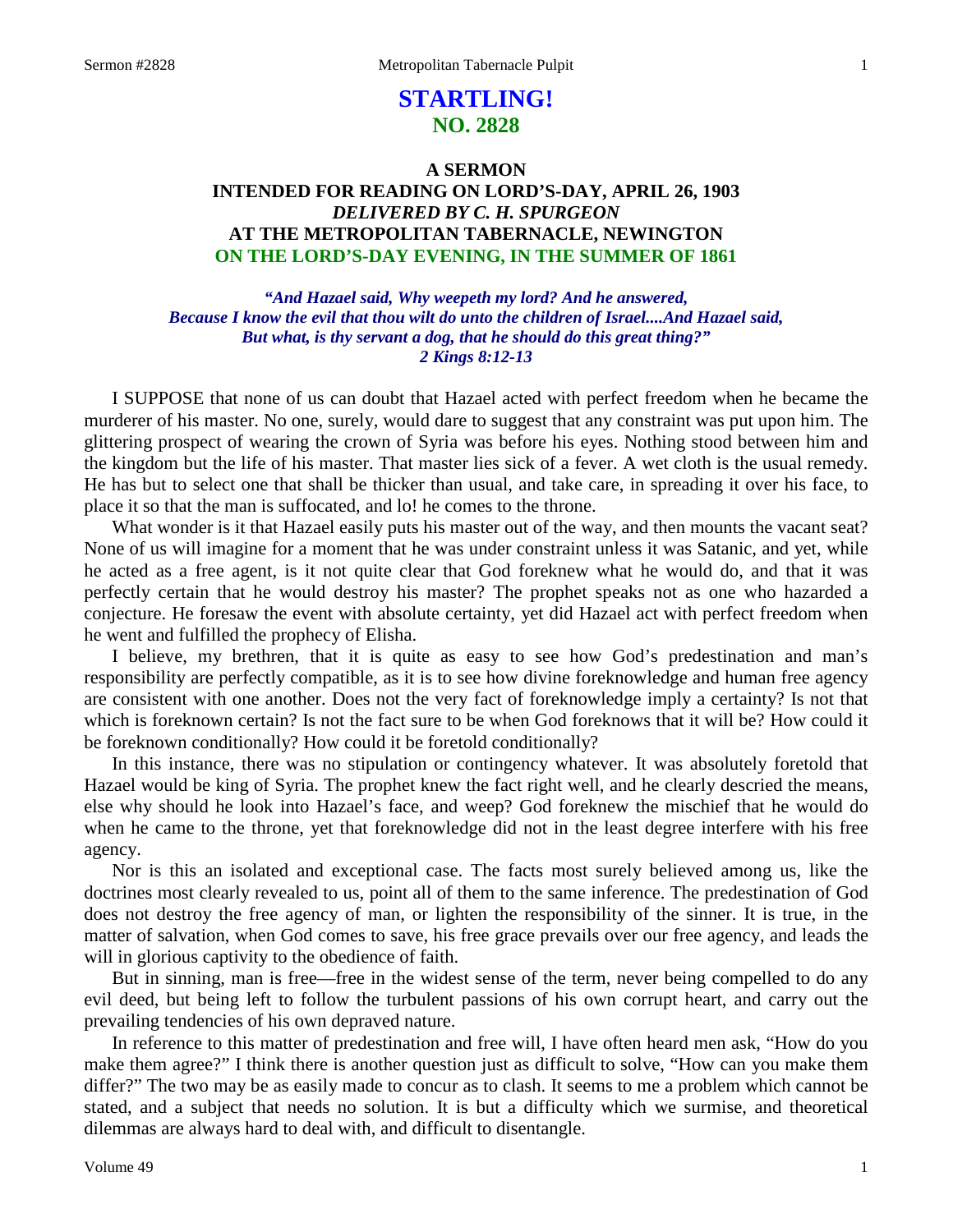When we look at matters of fact, the mist that clouds our understanding vanishes. We see God predestinating and man premeditating, God knowing fully, yet man acting freely, God ordaining every circumstance, yet man maneuvering to compass his own projects, in short, we see man accurately, but unconsciously, fulfilling all which was written in the wisdom of God, and that without any impetus of the Almighty upon his mind constraining or inciting him to do so.

You will observe, in this chapter, three or four distinct instances in which both the foreknowledge and foreordination of God are distinctly proven, and yet, at the same time, the free agency of the creature is conspicuously set forth. That point, however, I have merely adverted to by way of introduction. My subject, on this occasion, as more immediately suggested by the words before us, is the common and too often fatal ignorance of men as to the wickedness of their own hearts.

### **I.** LET US EXPOSE AND EXPOUND THIS IGNORANCE.

Our ignorance of the depravity of our own hearts is a startling fact. Hazael did not believe that he was bad enough to do any of the things here anticipated. "Is thy servant a dog, that he should do this great thing?" He might have been conscious enough that his heart was not so pure but it might consent to do many an evil thing, yet crimes so flagrant as those the prophet had foretold of him, he thought himself quite incapable of committing. He could not believe that such wanton cruelty lurked in his breast, or that such barbarity towards women and children could be perpetrated with his sanction. Not yet, perhaps, was the ambition that aspired to the throne of Syria, or the treachery that issued in the murder of his master, fully ripe.

Ah, my brethren, the ignorance of Hazael is ours to a greater or lesser degree! In our natural state, we are oblivious of the depravity of our own hearts. How commonly we hear men deny that their hearts are depraved! They tell us that though man be a little injured by the fall, he is still a noble creature. His high and glorious instincts make amends they would persuade us, for his low and beggarly vices. Such foolish conceits we impute to ignorance.

Men account crimes revolting when they hear of their comrades being convicted of committing them, but they do not know the innate plague of their own heart. They have not yet learned that their own heart is base and depraved. Hence they challenge the doctrine when we state it—because they are unconscious of the fact.

We do not expect a man to accept it as an axiom merely upon our testimony. He had need have some experience himself before he will be able to lay hold upon a truth so humbling, so self-abasing, as that of total depravity. The baseness of our hearts has barely dawned on our apprehension, though we have a faint gleam of suspicion as to our real condition. Conscience is sensitive enough to let us know that all is not quite right. We feel that we are not pure, that we are not completely perfect. We admit that we make some mistakes, though we set them down to weakness rather than willfulness, we apologize for our infirmities, and rather excuse than accuse our own hearts.

Most of us, however, I trust, have enough light to discern that there was something willfully wrong with our hearts before the Spirit of Christ began to deal with us. We would frankly and freely confess that we were not all that we desired to be, that there was some radical evil that defied our capacity to search it out. Ah, but how pale was that gleam! It was mere starlight in the soul—not like the sunlight which has since shone in, and shown us the blackness of our nature.

We were ignorant, then, of the fact that our nature was totally corrupt, we did not know that it was essentially tainted with iniquity, we could not have endorsed that saying of the apostle, "The carnal mind is enmity against God, and is not subject to the law of God, neither indeed can be." We could hardly understand it, when we heard the Christian minister say that the old nature was positively irreclaimable, and must be crucified with its affections and lusts, and that a new nature must be given to us.

If we ever heard a preacher speak of the fountains of the great deep of our evil heart being broken up, we thought he exaggerated, at least we said, "Surely this might be true of some notorious criminals, or it might be even alleged of some ill-bred people who had seen an ill example from their youth up," but we could not imagine that this was actually the case with ourselves.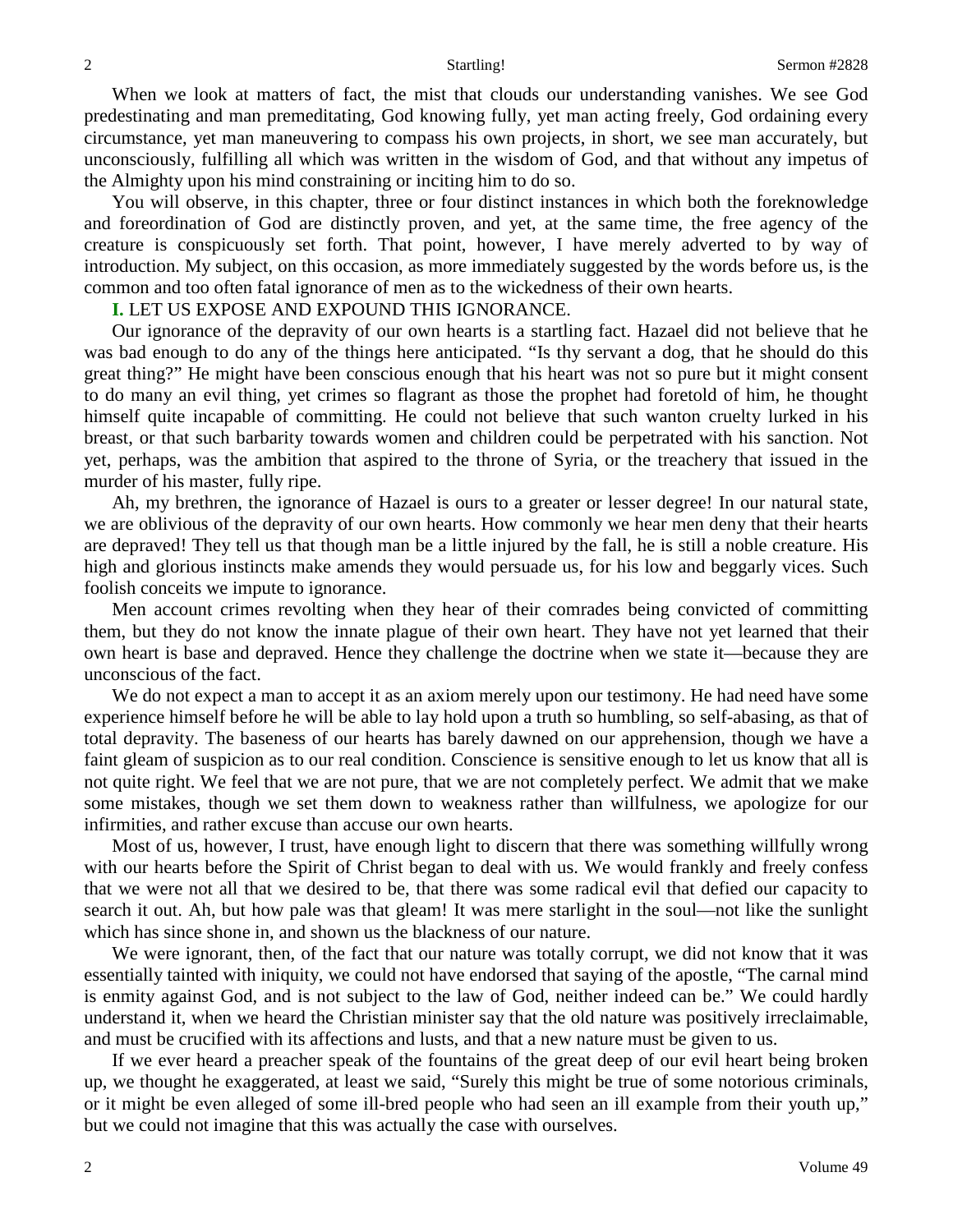Ay, but my brethren, we were, to a great degree, cured of this ignorance when the Spirit of God brought us under conviction. Oh, what a view of ourselves He then gave to some of us! I think we could say, with Bunyan, that we thought the most loathsome toad in the world to be a better creature than ourselves. We have been led, when under conviction of sin, to sigh and wish we had been made a viper, or some reptile that men would tread upon and crush, rather than that we should have been such base, such vile, hell-deserving sinners as we felt ourselves to be.

No discourse, then, about human dignity could have pleased us, it would have been rubbing salt into our sore to have told us that man was by birth a pure and noble creature. In vain might they have attempted to persuade us then that, though we were a little awry, a diligent pursuit of some orthodox plan or prescription might easily restore us, and lift us up from the position into which we had been cast by Adam and by our sin. No, we felt that divine grace must new-make us, that there must be a supernatural work wrought in such beings as we were, or else, surely, we never could be fit to stand before the face of God, and see Him with joy, and greet Him with acceptance.

Thus, I say, brethren, that much of our ignorance was taken away, but alas! how much remained! We did not know even then how depraved we were. When Sinai's lightnings were flashing abroad, and all our hearts seemed lit up with its dread fire, that lurid flame was not bright enough to show us all our baseness. While we stood trembling there, and the law was thundering over our heads, we bowed to the very dust, but we did not cower even then, as we ought to have done, in penitent humiliation. We were rather awed than melted, for we had only just begun to decipher the black letters of that volume of our total depravity.

We knew more about our moral obliquity afterwards, when Jesus came to us, and by His sweet love, bade us be of good cheer, for our sins, which were many, were all forgiven. Oh, how we saw the baseness of sin as we had never seen it before, for we now saw it in the light of His countenance. The love of His eyes flashed a brighter light into our hearts than all the lightnings of Mount Paran. Horeb's burning steep never gave us such illuminations as did Calvary's hallowed summit.

Calvary might be the lesser height, it may not have seemed to stand out with such majesty and awe, but it exerted greater power over us. In its tender flush of mellow light, our eyes could see more clearly than in all the fitful flashes that had scared us hitherto. I think we saw, then, to as full an extent as it was possible for us to bear, how vile, how desperately evil was our nature! When we perceived how great must be the sacrifice which, by its virtue, could atone for sin, how vast that price of our Redeemer's blood, which only could provide a ransom from the fall, we had lessons once for all taught us, never to be forgotten.

And yet, since then, I think we have learned more of the evil of our own hearts than we could at first apprehend. We said, then, "Surely, now I have come into the innermost chamber of iniquity," but often, since that day, has the Spirit said to us, "Son of man, I will show thee greater abominations than these," and we have been led to see, in the light of God's continual mercies, His perpetual faithfulness, His unfailing love—we have been led to view, in that light, our continued wanderings, our idolatries of heart, our murmurings, our pride, and our lusts, and we have found ourselves to be worse than we thought we were.

I appeal to you, Christian men and women, if anyone had told you that you would have loved your Savior so little as you have done, if any prophet had told you, in the hour of your conversion, that you would have served Christ as feebly as you have done, would you have believed it? I appeal to you from the dew of your youth, from that morning blush of your soul's unclouded joy, if an angel from heaven had said to you, "You will doubt your God, you will murmur against His providence, you will kick at the dispensations of His grace," would you not have replied, "Is thy servant a dog, that he should do this evil thing?" Your experience, I am sure, has taught you that you were not aware, when you put on your harness, how much of a dastard was the soldier who then did gird himself for the battle.

But mark this, we none of us know, after all, much of the baseness of our hearts. Some of you may have had more drilling in it than others have had, you may have made proof of it by sad backsliding,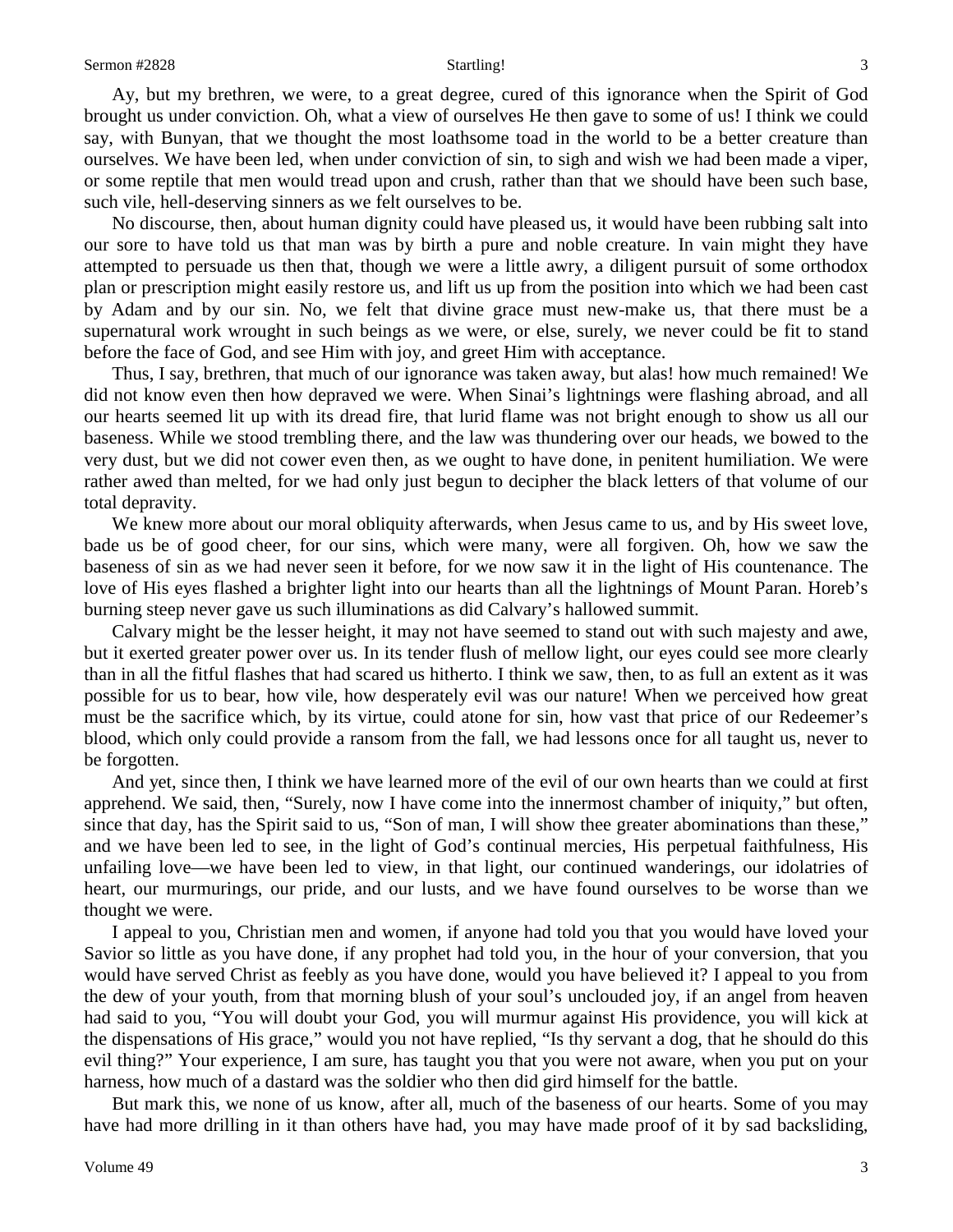your lusts may have outwardly betrayed their inward vigor, you may have been discarded by the Holy Ghost for a little season that the Lord might show you that you were weak as other men, that He might prove to you the hollowness of all your self-confidence, and wean you from all trust in your own integrity, but the most sorely exercised among you have not learned this lesson fully yet.

God only knows the vileness of the human heart. There is a depth beneath, a hidden spring, into which we cannot pry. In that lower depth, there is a still deeper abyss of positive corruption which we need not wish to fathom. God grant that we may know enough of this to humble us, and keep us ever low before Him! Yet hold, Lord, lest we should yield to despair, and absolutely lie down to die under the black thought of our alienation from righteousness, our naturalization in sin, and the deplorable tendency of our heart to rebel more and more against You, the faithful and true God! Show us not all our wretchedness.

As for the most of us, who cannot talk of this experience, let us not think ourselves doctors of divinity, let us sit down at once on the lowest form of the divine school. We have only begun to know ourselves in part, albeit we do know something of the Savior, blessed be His name! That something is exceedingly precious. Yet how much more there is for us to learn! We have hardly begun to sail on that unfathomable sea. We have not yet dived into its depths. We know not its marvelous lengths and breadths.

I have often been startled—and if any should say, jeeringly, "The preacher speaketh by experience," they may—I have often been startled when I have found in my heart the *possibilities* of iniquity of which I thought I never could have been the subject, in reveries by day or in dreams of the night. All at once, a blasphemy, foul as hell has started up in the very middle of offering a prayer so earnest that my heart never knew more fervor. I have been staggered at myself.

When God has called us into the pulpit—we thought, at one time, we never could be proud if God so honored us—this has seemed to quicken our step in the black march of our depraved heart. Or when a little cast down and troubled in spirit, we have wished to leave the world altogether, and have been like Jonah, trying to flee to Tarshish that we might not go to this great Nineveh at our Lord's bidding. Little did we reck that there was such cowardice in our soul. We have thus found out another phase in our own nature.

Does any man imagine that his heart is not vile? If he is a professing Christian, I much suspect whether he ought not to renounce his profession, for I think, any enlightened man, who sincerely looks to himself, and whose experience leads him somewhat to look within, will surely find, not mere foibles, but foulness that literally staggers him. I question the Christianity of that man who doubts whether there are, in his soul, the remains of such corruption as drown the ungodly in perdition, or whether, though a quickened child of God, he has another law in his members, warring against the law of his mind.

What! has he no such battle within that the things he would do he often does not, while the things that he would not do he often does? Has he no need to be in constant prayer to God to deliver him from the evil in his heart that he may be more than a conqueror over it at last?

I do assert, once more, and I think the experience of God's children bears me out, that, when we shall be most advanced, and when we come, at last, to sit down in God's kingdom above, we shall find that we have not learned all that there is to be learned of the foulness of our nature, and the desperateness of our soul's disease.

"The whole head is sick, and the whole heart faint. From the sole of the foot even unto the head there is no soundness in it; but wounds and bruises, and putrefying sores." "The heart is deceitful above all things, and desperately wicked; who can know it?" "Cleanse thou me from secret faults." "Search me, O God, and know my heart; try me, and know my thoughts; and see if there be any wicked way in me, and lead me in the way everlasting."

Perhaps, if we knew more of this terrible evil, it might imperil our reason. Hardly could it be possible for us to bear the full discovery and live. Among the wise concealments of God, is that which hides from open view the depravity of our heart, and the corruption of our nature.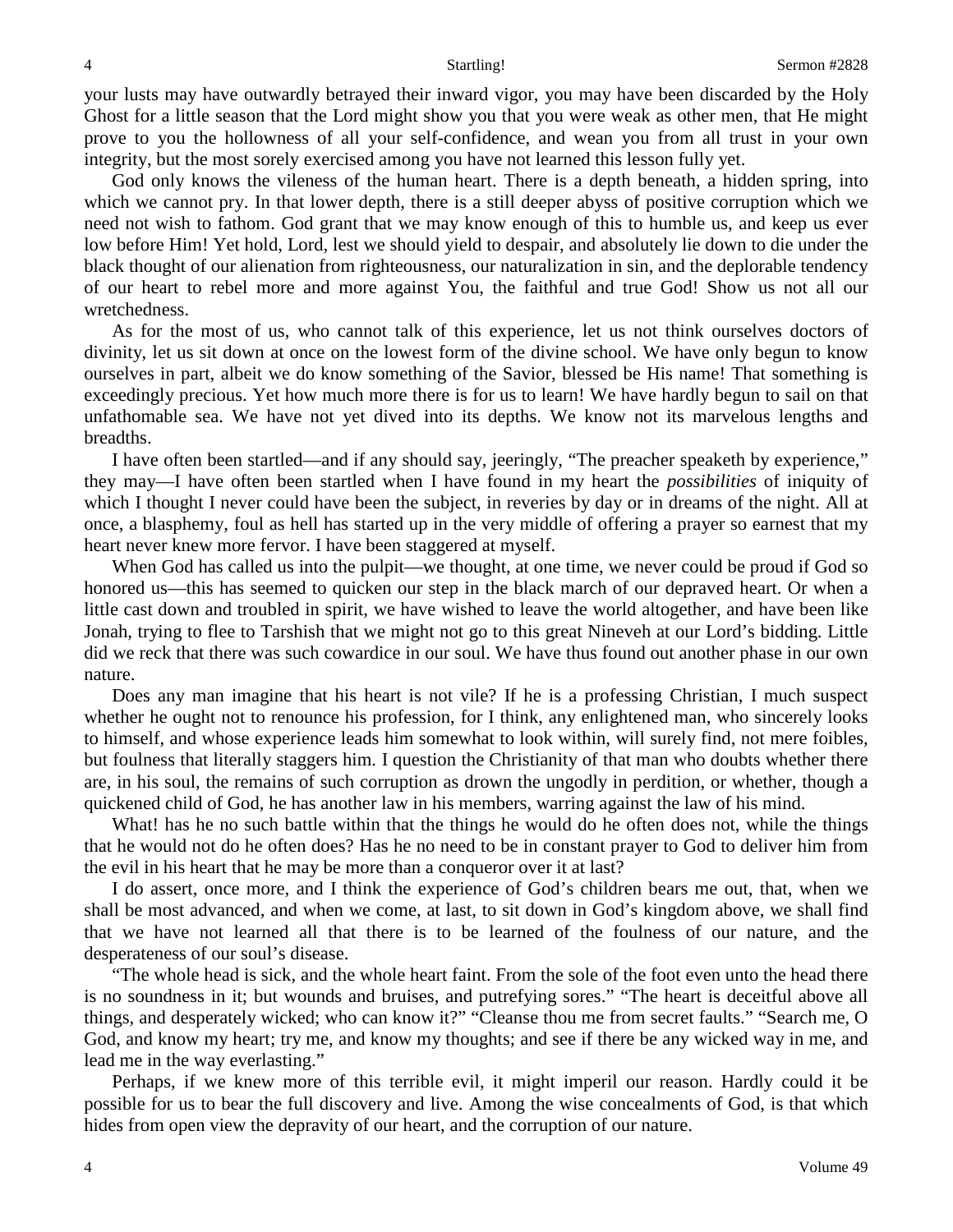**II.** But now I turn to THE PRACTICAL USE OF OUR SUBJECT, looking at it in two ways—*what it forbids,* and *what it suggests.* 

The depravity of our nature forbids, first of all, *a venturing or presuming to play and toy with temptation*. When a Christian asks, "May I go into such a place?"—should he parley thus with himself! "True, temptation is very strong there, but I shall not yield. It would be dangerous to another man, but it is safe to me. If I were younger, or less prudent and circumspect, I might be in jeopardy, but I have passed the days of youthful passion. I have learned by experience to be more expert, I think, therefore, that I may venture to plunge, and hope to swim where younger men have been carried away by the tide, and less stable ones have been drowned."

All such talking as this comes of evil, and genders evil. Proud flesh vaunts its purity, and becomes a prey to every vice. This is the conception of iniquity, only let it be nourished, and it will soon bring forth in hideous form every development of sin. He who carries gunpowder about him had better not stand where there are many sparks, he whose limbs are out of joint is in danger of falling every moment, and he had better not trust himself to walk on the edge of a precipice.

Let those who feel themselves to be of a peculiarly sensitive constitution not venture into a place where disease is rife. If I knew my lungs to be weak, and liable to congestion, I should shrink from foul air and any vicious atmosphere. If you know that your heart has certain proclivities to sin, why go and tempt the devil to take advantage of you? Satan will surprise you often enough, why then should you borrow fuel from his forge for your own destruction? Why will you go forth to meet him instead of trying with all vigilance to elude his insidious attacks? You have quite enough temptation already.

It is an evil thing for God's people when they leave their proper quarters, and visit the localities where sin abounds. Were you an angel, were you sure you could never fall, then you might securely pitch your tent in the pestilential swamp, or frequent the haunts of sensual attraction, whose house is the way to hell, going down to the chambers of death, without apprehension of harm. But you are so prone to evil, so susceptible of contagion, that I warn you not to trifle with it.

Were you hard as adamant, your duty would still be to keep out of the way of temptation, to go as far as possible from the forbidden tree of the knowledge of good and evil. But you are not as strong as adamant, you are a creature whose moral power is weak, whose bias to evil is extreme, I implore you, therefore, as you would honor your God, and stand in His brightness, not to not go where the temptation to sin is glaring, and flatter yourself that you will come out guileless.

There are some of us who are such poor soldiers that I think if we had our choice, we would rather be where there was the least danger. It is right for some brave men, when duty calls, to go into the thickest of the battle, but every Christian is not meant to be in the front rank.

There are some men who have to deal with great sins, who are to seek to pluck sinners as brands from the burning. There are those who, like the physician, must go into the midst of the plague, that they may try to save such as are smitten with it. Some men's calling necessarily demands that they should be in the midst of sin, yet they have need to keep a special guard over themselves, lest, while they seek to pluck others from the fire, they be like Nebuchadnezzar's men, who, in going near the furnace, were themselves burned. Let them take heed then, to themselves, who seek to take care for others.

In some of those charitable missions in which you, my dear brethren in the church, are daily engaged, take care lest you yourselves, exposed to temptation, should so slip and slide, that Satan may have to rejoice that, instead of smiting the lion, the lion has smitten you, and you are lying at his feet. Oh! keep out of temptation's way, or invade it armed with the entire panoply of God. Not many of us are called to expose ourselves to it. Keep as far off as you can. You had need be watchful.

But again, knowing how vile we are by nature, knowing, indeed that we are bad enough for anything, let us take another caution. *Boast not, neither in any wise vaunt yourselves*. Presume not to say, "I shall never do this, I shall never do that." Never venture to ask, with Hazael, "Is thy servant a dog, that he should do this great thing?"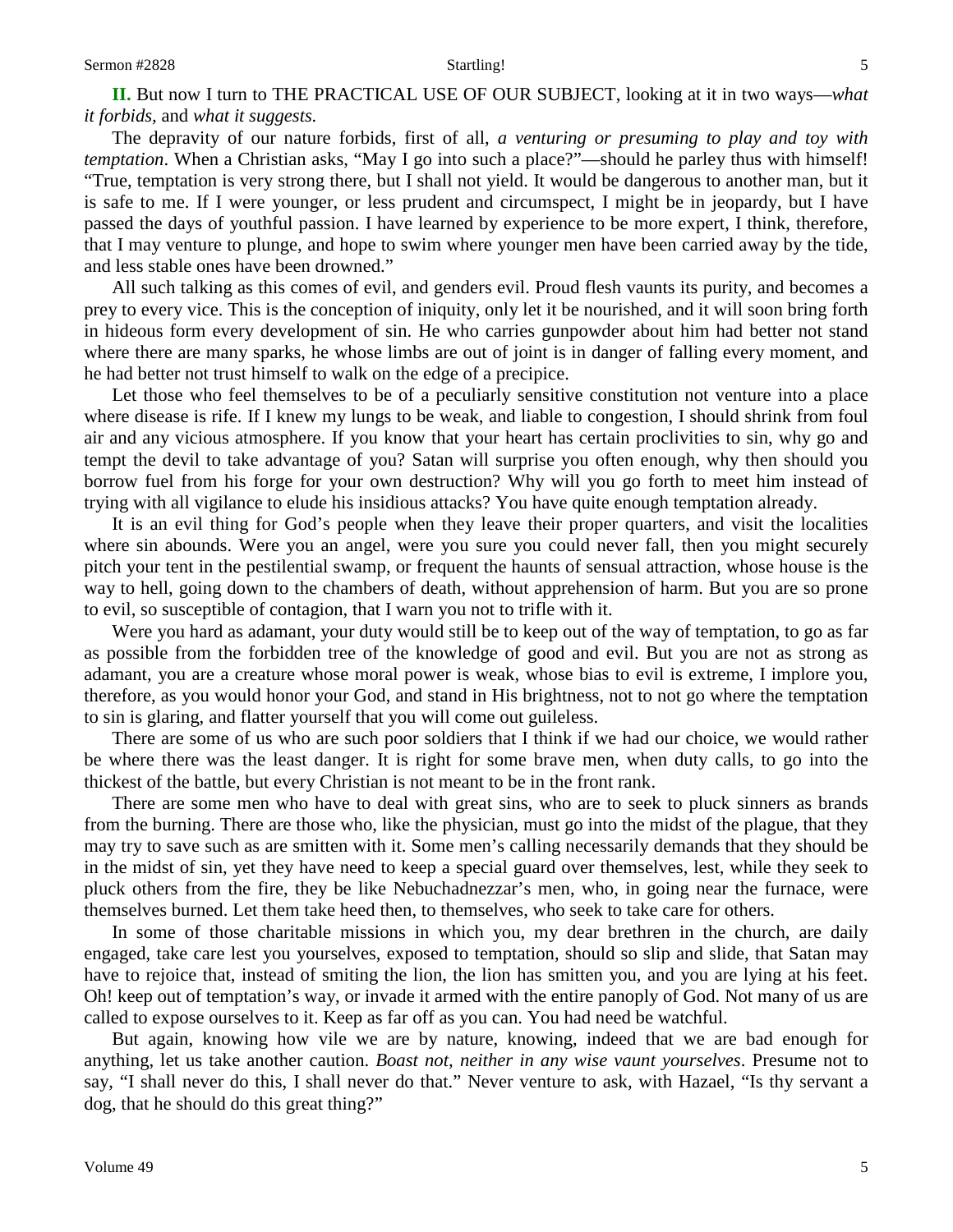My experience has furnished me with many proofs that the braggart in morality is not the man to be bound for. I would not like to stand security for his virtue. He professed to hate drunkenness, he was certain he never could be intoxicated, and yet he has indulged the vicious taste when his companions have lured him on, and stained the character that he vainly affected.

If not that particular sin, yet there has been some other even more terrible, perhaps, more fatal to the soul, which has smitten that man down to the dust who has dared to vaunt his integrity. He has said, "My mountain stands firm, I shall never be moved," and in that very point where he thought his firmness lay, or in some other which was next-of-kin to it, he has proved his weakness. Lo! the mountain tottered to its base, and was cast into the midst of the sea. There are no men who are in such danger as the men who think they are not in any danger. There are none so likely to sin as those who say they cannot sin.

I remember a story, told me by a dear brother, who is present with us now. A tradesman, who held office in the church, asked him for a loan of money. Though rather inconvenient, he was about to comply, and would have done so had not some such inducement as this been offered, "You know you may safely advance this money to me, for I am incorruptible, I am not young, I am past temptation."

Thereupon, my friend promptly declined, as he did not like the security. The result justified his shrewdness. At that very time, the borrower knew he was on the verge of bankruptcy, and ere long, was actually a bankrupt, and yet he could pretend to say he was above temptation.

Above all, avoid those men who think themselves immaculate, and never fear a fall. If there be a ship on God's sea the captain of which declares that nothing can ever sink her, stand clear, get into the first leaky boat to escape from her, for she will surely founder.

Give a ship the flag of humility, and it is well, but they that spread out the red flag of pride, and boast that they are staunch and trim, and shall never sink, will either strike upon a rock, or founder in the open sea. Pride is the mother of soul-ruin, self-confidence is next door to self-destruction. "Pride goeth before destruction, and a haughty spirit before a fall."

Boast not, though you be never so strong. Boasting becomes not any mortal. Neither the stature nor the strength of Goliath could furnish a pretext for his arrogance. Goliath never seemed so little as when he said to David, "Come to me, and I will give thy flesh unto the fowls of the air, and to the beasts of the field." Leave your boasting until the battle is done. Do not begin to glory till you have trodden all your enemies beneath your feet. Wait till you have crossed the Jordan, and have reached the shores of the promised land. Do not begin to say, "I am out of gunshot, I am beyond the reach of sin."

"Oh!" saith one, "I have so grown in grace that I cannot sin." Brother, I would not have you think so. "The man after God's own heart" sinned foully. What if you also are after God's own heart, why should you say, "I cannot sin"? Think of Lot—just Lot, vexed with the filthy conversation of the wicked, into what sin he was betrayed. Are you as wise as Solomon? Yet Solomon was an arrant fool. May you not be, in your old age, a fool too? Are you a believer? So was Peter, and yet Peter denied his Master. May not you deny your Master too?

Let the fact that many of God's saints have fallen when they seemed to be the strongest—Moses the meek failed in his temper, Abraham faltered in his faith, patient Job waxed irritable, and so forth—let their example teach you to take heed to yourself, lest you also be tempted and be cast down.

And let this fact, that we do not know our own baseness, *teach us not to be harsh, or too severe, with those of God's people who have inadvertently fallen into sin*. Be severe with their sin, never countenance it, let your actions and your conduct prove that you hate the garment spotted with the flesh, that you abhor the transgression, cannot endure it, and must away with it.

Yet always distinguish between the transgressor and the transgression. Think not that his soul is lost because his feet have slipped. Imagine not that because he has gone astray, he cannot be restored. If there must be a church censure passed upon him, yet take care that you do so act that he, in penitence of spirit, may joyously return. Be you as John was to Peter. Shut not out your fallen brother, for the day may come when men will shut you out, and when you may need all the pity and all the help which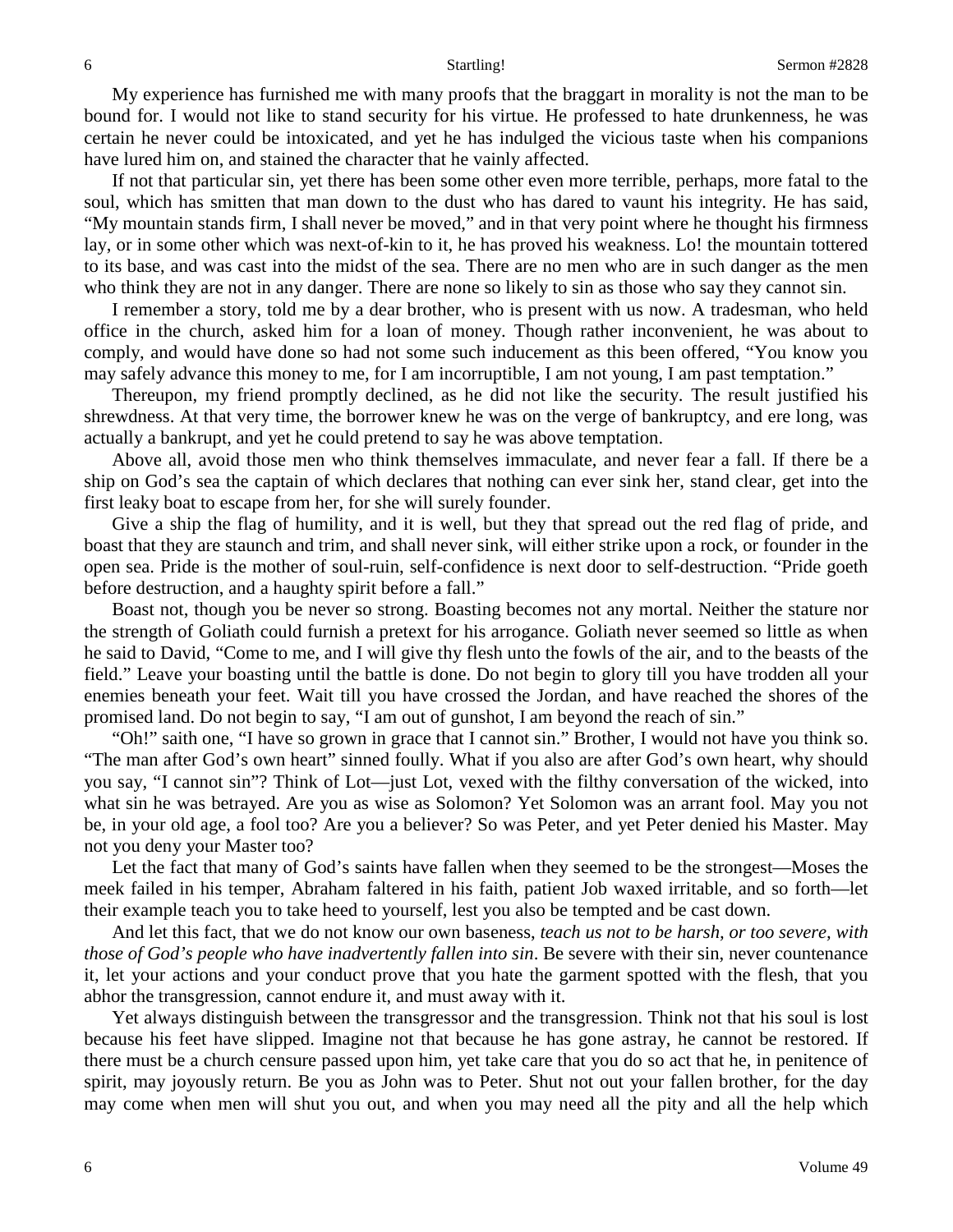others can give unto you. Distinguish, I say again, between the sin that you do condemn and the sinner whom you must still love—the child of God over whom you must still weep.

Ah, sirs! there may be some of you here, who speak with bitter contempt and scorn of those who, notwithstanding their frailties, are better men than yourselves. God may have suffered some sin to attain a great predominance over them for a season. Perhaps, if all were known, you might be proved to be worse than they, and oh! were the Lord to take His bit from your mouth, and the bridle of His divine providence from your jaws, you might run to greater excesses of riot still.

Who makes you to differ? What have you that you have not received? Say in your soul, "By the grace of God I am what I am," but stand not up with the self-righteousness of the Pharisee, and say, "God, I thank thee that I am not as other men are."

Leaving now this point of caution, let us consider, by way of counsel, what positive suggestions may arise. If we be thus depraved, and know not the full extent of our depravity, what then should we do? Surely, *we should daily mourn before God because of this great sinfulness*. Full of sin we are, so let us constantly renew our grief. We have not repented of sin to the full extent, unless we repent of the disposition to sin as well as the actual commission of sin. We should deplore before God, not only what we have done, but that depravity which made us do it.

See how David repents. He does not merely mourn for sin, but he says, "Behold, I was shapen in iniquity; and in sin did my mother conceive me." He makes it a part of his confession, that iniquity was in his inward parts, and that his soul was tainted from birth. So let it be with you, weep over your sinful nature as well as over the development of that nature.

Weep not over the fountain merely, but over the deep spring from which the fountain gushes, not merely over the coin of sin which has been minted into outer acts, but over that base bullion of iniquity which lies un-coined in your heart. Every day expose this, as well as the sins you have committed before God. Lay before God, not merely your crutches, but your lameness, not merely your ceremonial defilement, but the deep leprosy that is in your skin and in your bones. Yes, mourn over it, and beg Him, by His grace, to cleanse you, that you may enter into His kingdom.

And when you have thus done, *take heed that you walk every day very near to God, seeking daily supplies of His grace*. Brethren, I charge you, and specially do I charge myself here, let us look up to God, let us hourly depend upon Him, feeling that yesterday's grace is of no use whatever for today, that the grace which saved us seven years ago is not the grace that can save us now, but we must have fresh supplies.

There are many, I think, who sit down, and say, "We once knew Christ." That is not enough, brethren, we must know Christ each day, we must have fresh grace each hour. It is not once to be partaker of the divine nature, but to be daily a partaker of it. Does the tree bear the fruit by the sap of seven years ago? Is it not the sap of this year which will produce the seed of this year's fruit? And must it not be so with you? Must you not have a daily influx of the divine influences of the Holy Ghost? Must you not receive from Christ each hour that life without which you must droop and die?

O brothers and sisters, let no day pass by without commending yourselves to God, let no hour be spent without resting under His wing. May our daily habit be to cry unto Him, "Hold thou me up, and I shall be safe."

My dear hearers, there are some of you who think you are not vile. That is because you have never had your eyes opened to learn your depravity. Let me tell you this, that you are so depraved that unless you be born again, you cannot even see the kingdom of God. You may reform, you may go and seek to make yourselves better, but you cannot do it. Think of the old proverb, "The dog is turned to his own vomit again; and the sow that was washed to her wallowing in the mire."

Ay, our nature is so base—it is so depraved and so vile—that there must be a radical change of our whole self. How, then, can you change your nature? Can you renew your own heart? God forbid that you should be so vainly infatuated as to imagine it possible! No arm but the eternal arm can make you what you should be. "Can the Ethiopian change his skin, or the leopard his spots?" Can you make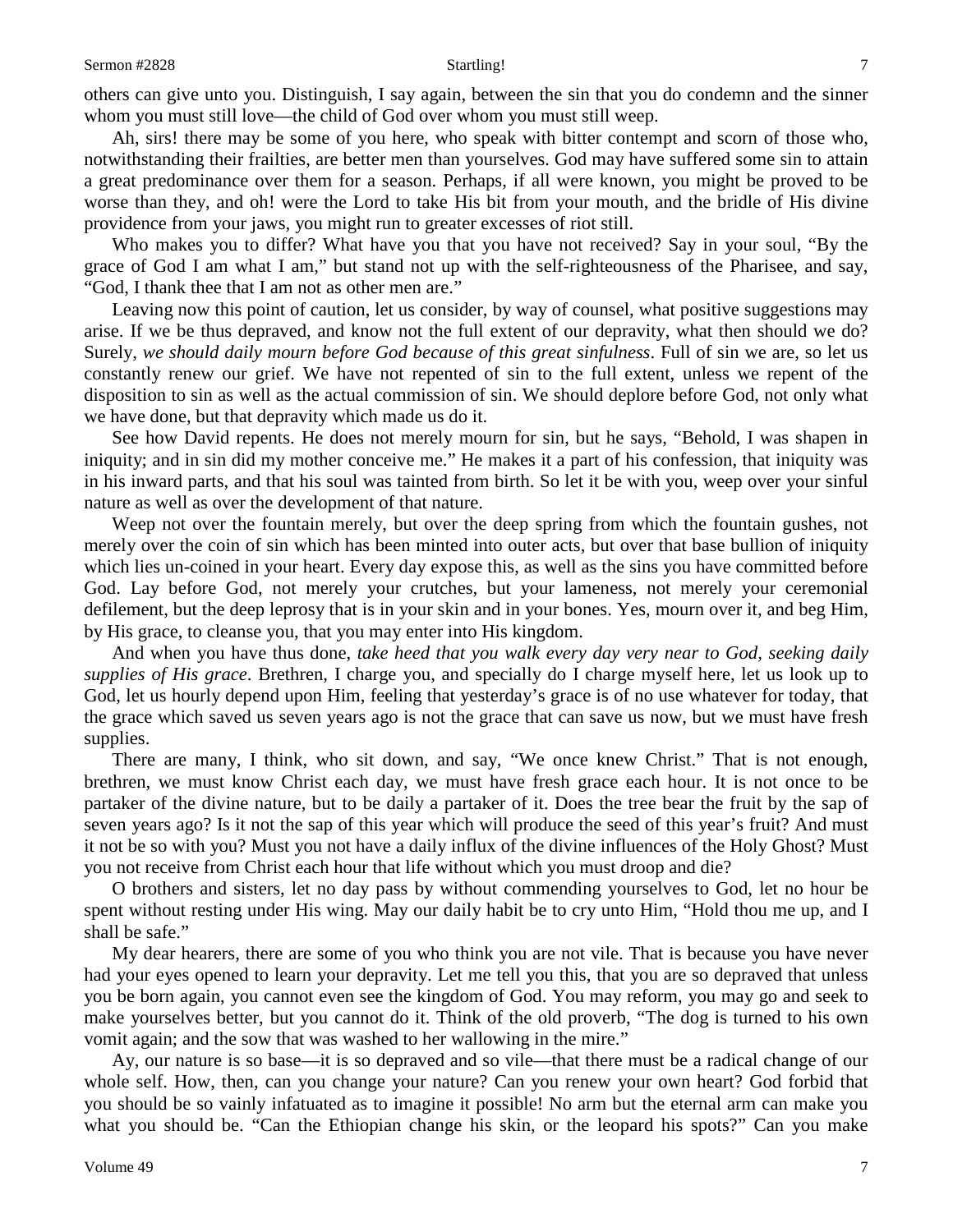yourself a new creature in Christ? You cannot create a fly, or a grain of dust, much less can you create within yourself a new heart.

But there is One who can. The Holy Spirit is able, and Jesus Christ is willing to do so. Do you say, "Oh, that He would renew my heart tonight"? I think He has already begun the work, that desire of yours, if sincere, would prove it. Remember that what He bids you to do is to trust Him. If you have longing desires for Him, cast yourself down at His feet and say, "Lord Jesus, Thy salvation is brought nigh to me, I trust in Thee to make known in me this strange, this God-like grace. Work in me the new heart, the divine life, the new nature, save me, save me, Jesus, put my feet in the narrow way, and then guide me all the days of my pilgrimage, and bring me to Thyself, that where you art, in heaven, there I may be with Thee."

Sinner, He will do it! He will hear your cry, and answer your petition, and you, in the heights of heaven, shall sing of the mercy which received you when you were not worthy to be received, of the love which loved you when you were wholly unlovely, and of all the grace which changed your nature, and made you meet to be a partaker of the inheritance of the saints in light.

God grant that we may not, any of us, be as Hazael was, the perpetrators of crimes of which we never suspected ourselves capable, but rather, feeling that we are men and women of the same kith and kin as the vilest sinners that ever trod this earth, may it be our grateful surprise and our happy lot to be justified freely by God's grace through the redemption that is in Christ Jesus! So shall we be numbered with His saints both now and throughout eternity. Amen.

## **EXPOSITION BY C. H. SPURGEON**

### *1 KINGS 19*

**Verses 1-2.** *And Ahab told Jezebel all that Elijah had done, and withal how he had slain all the prophets with the sword. Then Jezebel sent a messenger unto Elijah, saying, So let the gods do to me, and more also, if I make not your life as the life of one of them by tomorrow about this time.*

She was too fast in uttering her threat, and it often happens that malice outwits and overleaps itself. If Jezebel meant to kill Elijah, she should not have given him notice that she intended to do it.

**3.** *And when he saw that, he arose, and went for his life, and came to Beersheba, which belongeth to Judah, and left his servant there.*

He did not feel safe even in the adjoining kingdom, for he fled through Israel, and then went almost the whole length of Judah, right into the wilderness. Note that he "left his servant there," at Beersheba. Even in his anxiety about himself, he had tender consideration for others, and besides, he wanted complete solitude.

**4.** *But he himself went a day's journey into the wilderness, and came and sat down under a juniper tree: and he requested for himself that he might die; and said, It is enough; now, O LORD, take away my life; for I am not better than my fathers.*

Having presented this passionate and unreasonable prayer, he laid himself down to sleep—the very best thing that he could do under the circumstances.

**5-8.** *And as he lay and slept under a juniper tree, behold, then an angel touched him, and said unto him, Arise and eat. And he looked, and, behold, there was a cake baken on the coals, and a cruse of water at his head. And he did eat and drink, and laid him down again. And the angel of the LORD came again the second time, and touched him, and said, Arise and eat: because the journey is too great for thee. And he arose, and did eat and drink, and went in the strength of that meat forty days and forty nights unto Horeb the mount of God.*

When he was hungry before, ravens fed him, but now an angel ministers to his wants. God uses all sorts of messengers and means, so that His children may be provided for. This man's one meal lasted